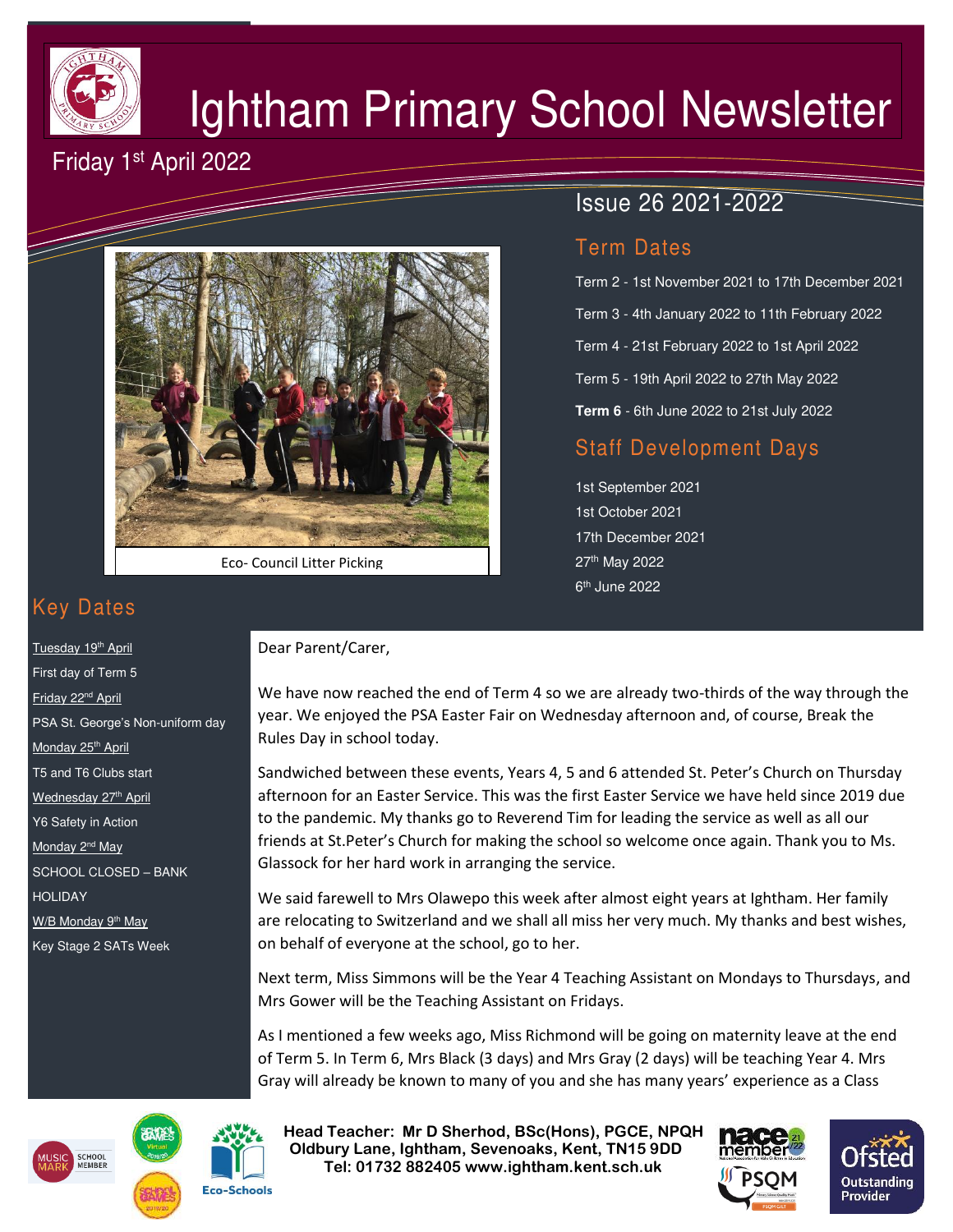## **Attendance**

Attendance for this

week is as follows:

Acorn – 96.4%

Pine – 91.1%

Chestnut – 99.4%

Willow – 92.8%

 $E$ lm  $-97.6%$ 

Beech – 94.2%

Oak – 92.3%

### Lateness

The number of "lates" recorded this week were as follows:

Acorn – 1

Pine – 2

 $Chestnut - 0$ 

Willow  $-0$ 

 $E$ lm – 0

Beech - 0

Oak - 0



Ightham Primary School Newsletter

Teacher. Mrs Black joined our team in January this year having taught at another local school for many years. She has taught Year 4 on a few occasions since then so has already been getting to know the class.

From September, Mrs Owlett will be joining our team to cover Miss Richmond's maternity leave on a full-time basis. She is an experienced teacher who is currently teaching at another school in north Kent.

### **Eco-Council**

We are thrilled that our Eco-Council has been meeting regularly in Term 4. Mrs Davies-O'Malley and Mrs Lappin are now running Eco-Council and they report the children have been incredibly enthusiastic. You can see some of our Eco-Council in action at the top of this newsletter.

Eco-Council has been working hard tidying up our garden area and taking part in the clean up litter picking on the school site.

Our team are: Yr 1 Malachy & Marlowe Yr 2 Poppy B & Enzo Yr 3 Albie W & Summer Yr 4 Max & Jasmine Yr 5 Ava & Oli

Yr 6 Henry & Taya

### **Coxcombe Fair**

Ightham village is set to hold a Coxcombe Fair this summer on Saturday 4th June. This will be a great community event celebrating past and present. There will be family fun and entertainment. If you or anybody you know might like to have a stall at the event, please contact Kirsty Mitchem on 01732 885 072. A leaflet has also been produced which contains lots of information. This can be accessed at:

### [www.coxcombe.org](http://www.coxcombe.org/)

### **INSET Days 2022-23**

In order to help you plan, I know many of you like to know about our INSET days well in advance. The first two INSET Days of the next academic year will be on:

Thursday 1st September and Friday 2nd September

The children's first day at school in the next academic year will therefore be Monday 5th September.

A reminder that Term 5 starts on Tuesday 19th April. I wish all our families a very happy and restful Easter holiday.

Mr D Sherhod

Head Teacher

 **Head Teacher: Mr D Sherhod, BSc(Hons), PGCE, NPQH Oldbury Lane, Ightham, Sevenoaks, Kent, TN15 9DD** EXERIGING THE **TELE: 01732 882405 www.ightham.kent.sch.uk**<br>Tel: 01732 882405 www.ightham.kent.sch.uk





**Eco-Schools**